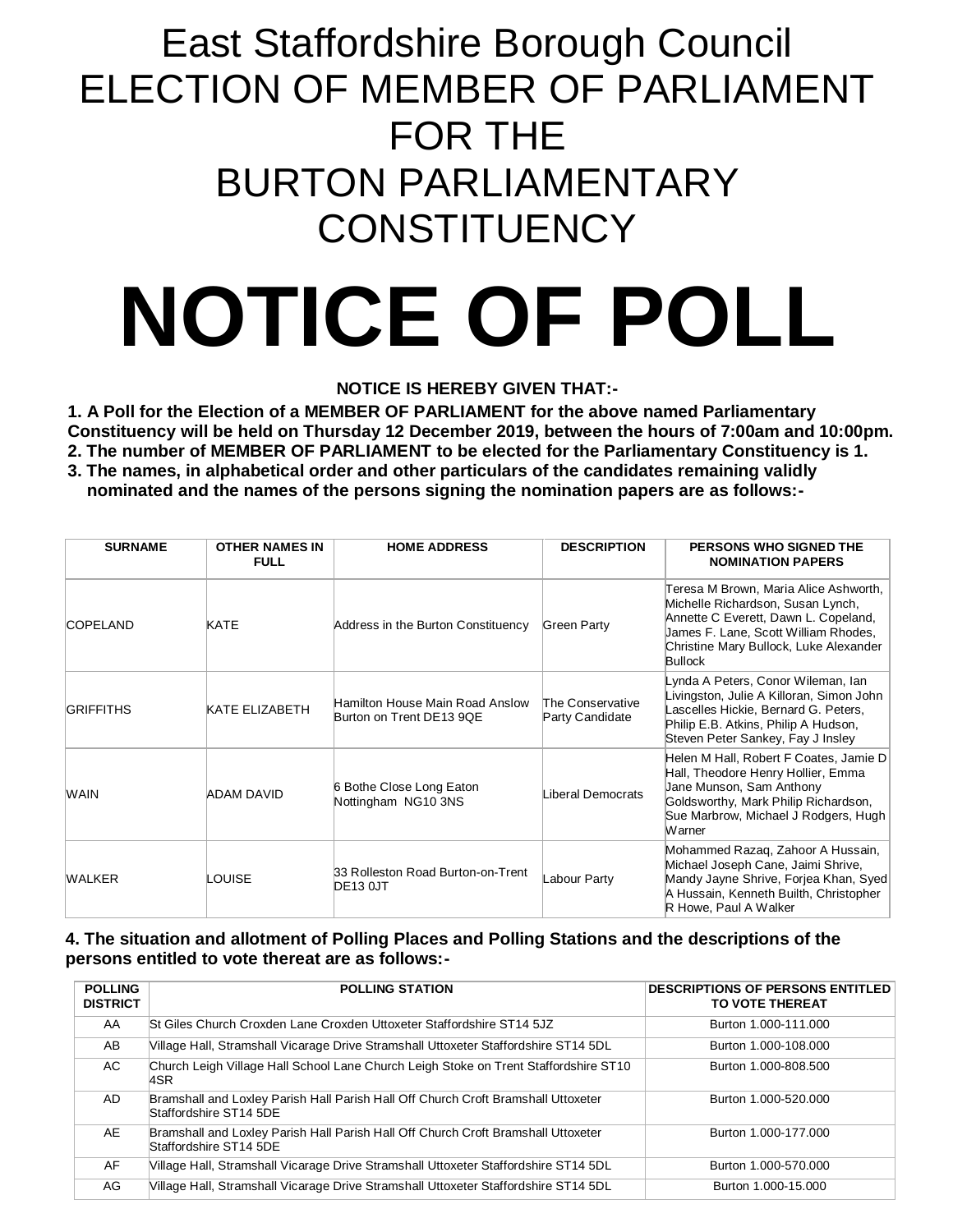| AH         | Oddfellows Hall All Saints Road Burton upon Trent Staffordshire DE14 3LS                                    | Burton 1.000-1218.000    |
|------------|-------------------------------------------------------------------------------------------------------------|--------------------------|
| AH         | Oddfellows Hall All Saints Road Burton upon Trent Staffordshire DE14 3LS                                    | Burton 1218.001-2307.000 |
| AI         | Queen Street Community Centre Community Centre Queen Street Burton upon Trent<br>Staffordshire DE14 3LW     | Burton 1.000-1140.000    |
| AI         | Queen Street Community Centre Community Centre Queen Street Burton upon Trent<br>Staffordshire DE14 3LW     | Burton 1140.001-2075.500 |
| AM         | Village Hall, Branston Clays Lane Branston Burton upon Trent Staffordshire DE14 3HS                         | Burton 0.500-1227.000    |
| AM         | Village Hall, Branston Clays Lane Branston Burton upon Trent Staffordshire DE14 3HS                         | Burton 1227.001-2390.999 |
| AM         | Village Hall, Branston Clays Lane Branston Burton upon Trent Staffordshire DE14 3HS                         | Burton 2391.000-3635.000 |
| AM         | Village Hall, Branston Clays Lane Branston Burton upon Trent Staffordshire DE14 3HS                         | Burton 3635.001-4784.500 |
| AN         | Shobnall Community Centre Shobnall Road Burton upon Trent Staffordshire DE14 2BP                            | Burton 1.000-676.000     |
| AO         | Shobnall Community Centre Shobnall Road Burton upon Trent Staffordshire DE14 2BP                            | Burton 1.000-372.000     |
| AP         | Glebe School Stanton Road Stapenhill Burton upon Trent Staffordshire DE15 9RW                               | Burton 1.000-1079.999    |
| AP         | Glebe School Stanton Road Stapenhill Burton upon Trent Staffordshire DE15 9RW                               | Burton 1080.000-2104.999 |
| AP         | Glebe School Stanton Road Stapenhill Burton upon Trent Staffordshire DE15 9RW                               | Burton 2105.000-3074.999 |
| AP         | Glebe School Stanton Road Stapenhill Burton upon Trent Staffordshire DE15 9RW                               | Burton 3075.000-4162.500 |
| AQ         | Burton Caribbean Centre 346 Uxbridge Street Burton upon Trent Staffordshire DE14 3JS                        | Burton 1.000-788.500     |
| AR         | Wetmore Community Centre Wetmore Road Burton upon Trent Staffordshire DE14 1QZ                              | Burton 1.000-1159.500    |
| AS         | Burton Caribbean Centre 346 Uxbridge Street Burton upon Trent Staffordshire DE14 3JS                        | Burton 1.000-551.000     |
| AT         | Village Hall, Denstone College Road Denstone Uttoxeter Staffordshire ST14 5HR                               | Burton 1.000-894.500     |
| AU         | Village Hall, Rocester High Street Rocester Uttoxeter Staffordshire ST14 5JU                                | Burton 1.000-1246.500    |
| AV         | Village Hall, New Row New Row Draycott In the Clay Ashbourne Derbyshire DE6 5GZ                             | Burton 1.000-699.000     |
| AW         | Hanbury Memorial Hall Anslow Road Hanbury Burton upon Trent Staffordshire DE13 8TJ                          | Burton 1.000-461.500     |
| AX         | Village Hall, The Square John Elwood Lounge The Square Marchington Uttoxeter                                | Burton 1.000-698.500     |
| AY         | Staffordshire ST14 8LF<br>Village Hall, Marchington Woodlands Tinkers Lane Marchington Wooodlands Uttoxeter | Burton 1.000-237.500     |
|            | Staffordshire ST14 8PF                                                                                      |                          |
| AZ         | St. Chad's Centre Hunter Street Burton upon Trent Staffordshire DE14 2SS                                    | Burton 1.000-1265.999    |
| AZ         | St. Chad's Centre Hunter Street Burton upon Trent Staffordshire DE14 2SS                                    | Burton 1266.000-2560.999 |
| AZ         | St. Chad's Centre Hunter Street Burton upon Trent Staffordshire DE14 2SS                                    | Burton 2561.000-3902.000 |
| BA         | Priory Centre Church Road Stretton Burton upon Trent Staffordshire DE13 OHE                                 | Burton 1.000-842.500     |
| BB         | Uttoxeter Heath Community Centre Community Centre Holly Road Uttoxeter Staffordshire<br><b>ST147DP</b>      | Burton 1.000-838.999     |
| <b>BB</b>  | Uttoxeter Heath Community Centre Community Centre Holly Road Uttoxeter Staffordshire<br><b>ST147DP</b>      | Burton 839.000-1767.500  |
| BC         | Tynsel Parkes C.E. Primary Academy School Road Uttoxeter Staffordshire ST14 7HE                             | Burton 1.000-1549.000    |
| ВC         | Tynsel Parkes C.E. Primary Academy School Road Uttoxeter Staffordshire ST14 7HE                             | Burton 1549.001-3016.500 |
| BD         | Horninglow Academy Horninglow Road North Burton upon Trent Staffordshire DE13 0SW                           | Burton 0.500-1019.000    |
| <b>BD</b>  | Horninglow Academy Horninglow Road North Burton upon Trent Staffordshire DE13 0SW                           | Burton 1019.001-1980.000 |
| <b>BDD</b> | Horninglow Academy Horninglow Road North Burton upon Trent Staffordshire DE13 0SW                           | Burton 1.000-1196.500    |
| BE         | Carver Road Community Centre Carver Road Burton upon Trent Staffordshire DE13 0GQ                           | Burton 1.000-1506.000    |
| BE         | Carver Road Community Centre Carver Road Burton upon Trent Staffordshire DE13 0GQ                           | Burton 1506.001-2987.500 |
| <b>BF</b>  | St Thomas Methodist Church Hall Mona Road Burton upon Trent Staffordshire DE13 0UF                          | Burton 1.000-127.000     |
| ВM         | Scout H.Q Station Road Rolleston on Dove Burton upon Trent Staffordshire DE13 9AA                           | Burton 1.000-1292.999    |
| <b>BM</b>  | Scout H.Q Station Road Rolleston on Dove Burton upon Trent Staffordshire DE13 9AA                           | Burton 1293.000-2689.500 |
| <b>BN</b>  | Victoria Nursery School York Street Burton upon Trent Staffordshire DE14 2LX                                | Burton 1.000-1033.375    |
| <b>BN</b>  | Victoria Nursery School York Street Burton upon Trent Staffordshire DE14 2LX                                | Burton 1033.376-3735.500 |
| <b>BO</b>  | Burton Albion Community Hub Grange Street Burton upon Trent Staffordshire DE14 2ER                          | Burton 1.000-1170.500    |
| <b>BO</b>  | Burton Albion Community Hub Grange Street Burton upon Trent Staffordshire DE14 2ER                          | Burton 1170.501-2268.500 |
| <b>BP</b>  | Shobnall Primary School Shobnall Road Burton upon Trent Staffordshire DE14 2BF                              | Burton 1.000-837.500     |
| BQ         | Immanuel Church Hall Hawthorn Crescent Burton upon Trent DE15 9QW                                           | Burton 1.000-924.999     |
| BQ         | Immanuel Church Hall Hawthorn Crescent Burton upon Trent DE15 9QW                                           | Burton 1868.000-2842.000 |
| BQ         | Immanuel Church Hall Hawthorn Crescent Burton upon Trent DE15 9QW                                           | Burton 925.000-1867.999  |
| <b>BR</b>  | Waterside Community Centre Heath Road Burton on Trent DE15 9LF                                              | Burton 1.000-1015.000    |
| <b>BR</b>  | Waterside Community Centre Heath Road Burton on Trent DE15 9LF                                              | Burton 1015.001-1917.999 |
| <b>BR</b>  | Waterside Community Centre Heath Road Burton on Trent DE15 9LF                                              | Burton 1918.000-2986.500 |
| <b>BS</b>  | Priory Centre Church Road Stretton Burton upon Trent Staffordshire DE13 0HE                                 | Burton 1.000-1528.000    |
| <b>BS</b>  | Priory Centre Church Road Stretton Burton upon Trent Staffordshire DE13 0HE                                 | Burton 1528.001-3041.999 |
|            |                                                                                                             |                          |